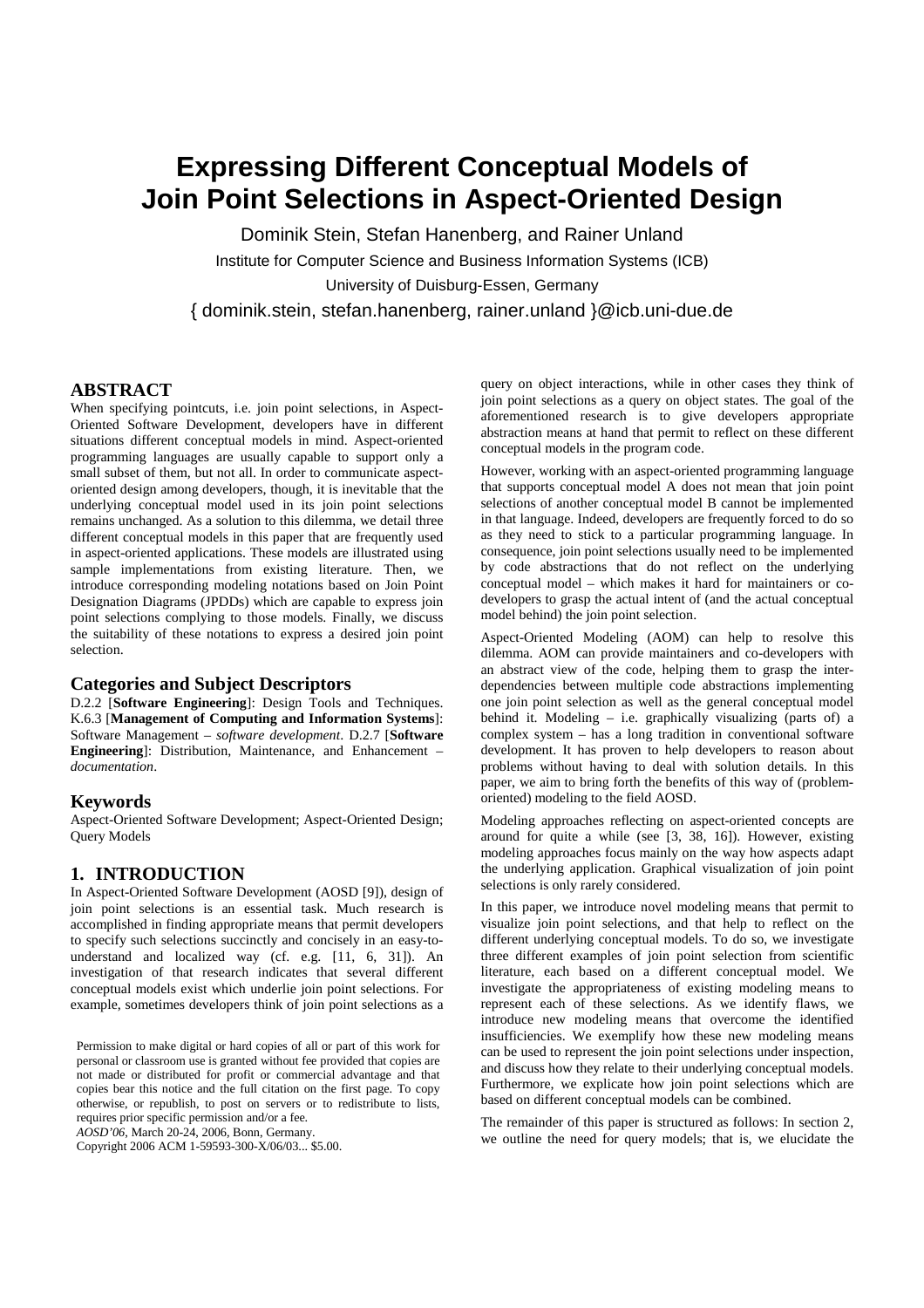reasons why and the circumstances under which modeling of join point selections is beneficial. In section 3, we introduce «Join Point Designation Diagrams» (JPDDs [35]), an existing modeling approach to visualize join point selections based on the conceptual model of message sending. This notation is used as a starting point for our considerations in this paper. In section 3.6, we briefly outline why JPDDs (in their current state) are not heeded suitable to express each of the investigated sample join point selections. In section 4, 5, and 6, different join point selections are presented and possible ways of visualization are investigated. Each visualization is examined with respect to the selection's underlying conceptual model – that is, a control flow-oriented, a data flow-oriented, and a state-oriented conceptual model. If a mismatch between the conceptual model of the example and its visualization is detected, novel modeling means are introduced. Section 7 elucidates how the visualizations of two join point selections based on different conceptual models can be combined. Section 8 discusses related work. Section 9 concludes the paper.

# **2. THE NEED FOR QUERY MODELS**

Join point selections are of pivotal importance to Aspect-Oriented Programming (AOP). Join point selections designate all those relevant points in a program (i.e. in its code, or during its execution) at which aspectual adaptations need to take place. Finding appropriate means to designate such sets of relevant join points (concisely and entirely in one place, so that the benefits of code reuse are at their maximum) is a highly active field of research in AOSD [11, 6, 31]. As an indication of this significant interest, different aspect-oriented systems came up with most various language constructs to specify such queries, e.g. pointcuts [21], traversal strategies [22], match or type patterns [39, 21], logic queries [11, 13, 31], applicability conditions [7], etc.

Each of these designation means comes with its own particular abstractions that permit to specify join point selections based on different selection constraints. For example, pointcuts in AspectJ [21] select method calls depending on (particular characteristics of) the control flow they occur in. Traversal strategies in Demeter/Java [22] select classes and objects based on their structural relationships. Match patterns in Hyper/J [39] designate method specifications based on their names. Logic queries in Sally [13] select classes based on particular attributes or methods that they contain. Applicability conditions in JAsCo [6] select objects depending on the state they are in, etc.

In a perfect world, we would have one "master" aspect-oriented programming language, equipped with appropriate abstraction means for all of the aforementioned join point selection constraints (maybe even more). The language would permit developers to combine those selection constraints in arbitrary ways so they can express exactly what they want to happen (i.e. what join points they want to select). Furthermore, the language would allow programmers to gather (all) relevant selection constraints in one place so that maintainers can easily determine and comprehend the intents of a selection.

In reality, though, developers often use one particular aspectoriented programming language that does not provide (all) the appropriate abstraction means needed to capture and reflect the developers' intention. In consequence, developers are forced to come up with cumbersome workarounds – most commonly consisting of a group of abstractions that only co-jointly implement the developers' intentions. The impacts on the resulting program code are severe: Since the program's intents are disseminated across multiple abstractions, it is difficult for maintainers to understand what the programmers originally intended to do (i.e. what join points they wanted to select).

For example, a common workaround for state-based join point selections [6] in AspectJ is to use one pointcut/advice pair to monitor if the system has reached a particular state, and to use another pointcut/advice pair to actually realize the aspectual functionality that should be performed (only) in that state (we are going to further investigate such a solution later on). In order to fully understand under which circumstances the aspect affects the system, a maintainer must read and understand both pointcut/advice pairs and, moreover, must recognize their interdependencies.

The best solution to deal with such a problem would be to switch to a programming language that provides suitable abstraction means to capture the entire aspect applicability conditions. However, this is most oftenly prohibited by external requirements: Maybe large parts of the systems have already been implemented and their re-implementation would be too costly. Changing the used programming language might just shift the problem to another place, anyway – unless the new language is capable to express the selection criteria of *all* the join point selections which need to be implemented in the system. Even if multiple programming languages can be used in the same development project, the necessity to combine the join point designation means of two different languages may arise in order to select the right set of join points. Then again, maintainers need to explore the entire code so they won't miss an important hint to realize which join points are actually affected by the aspects.

Therefore, we advocate the need for query models, i.e. the visualizations of join point selections. Query models can help to provide developers with an abstract view on join point selections. Such visualizations are particularly useful when a join point selection needs to be implemented by means of a *group* of code abstractions. In that case, the abstract view can help maintainers to recognize the purpose of each of the code abstractions and can provide them with a broader picture on how they jointly fulfill a particular objective.

Contemplating on the pivotal importance of join point queries in aspect-oriented software development and the benefits of keeping it separate from the adaptation specification (cf. [14, 12]), we consider it advisable to have *distinct* design models that help to understand and reason about the conditions and constraints under which join points should be selected. With help of such query models developers can strictly focus on the selection constraints of their join point selections. Furthermore, having distinct query models helps developers to reflect on the dichotomy of join point selection and join point adaptation (or "quantification" and "assertion" [10]) in aspect-oriented programming. Finally, it permits to analyze the reusability of join point selections in different application contexts – independently from the adaptation that is associated with those selections.

## **3. JOIN POINT DESIGNATION DIAGRAMS**

Interaction diagram-based<sup>1</sup> «Join Point Designation Diagrams» (JPDDs [35]) have been proposed as a modeling approach especially dedicated to the graphical representation join point

j

<sup>&</sup>lt;sup>1</sup> in this chapter, whenever saying "JPDD", we refer to *interaction diagram-based JPDDs* as they have been introduced in [35]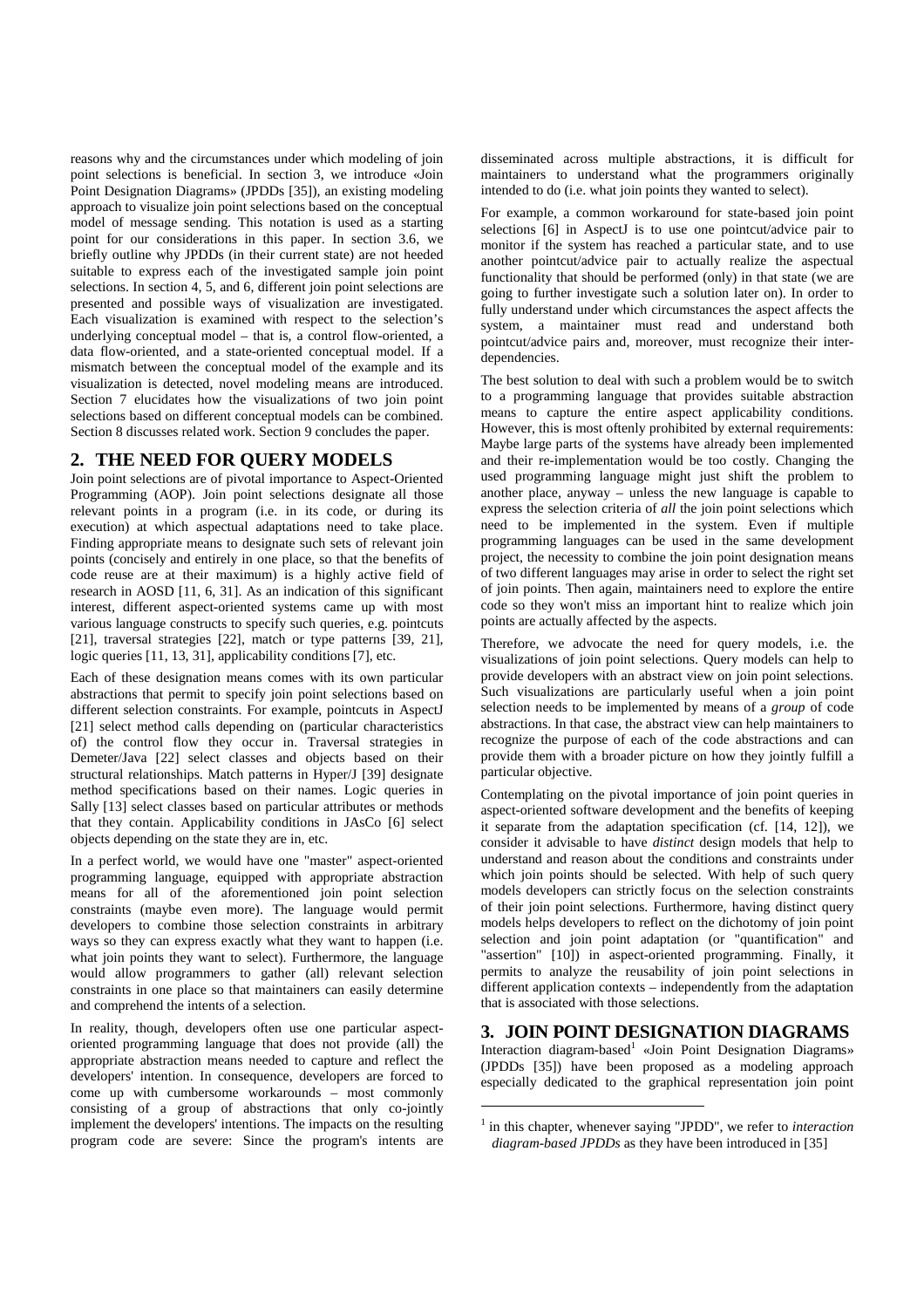selections. In particular, the notation provides graphical means to visualize join point queries based on the *lexical properties* [23, 26] of program elements as well as based on the *dynamic and structural context* [26, 11] they occur in. In the following, all relevant abstraction means that are necessary to understand the considerations in the remainder of this paper are introduced. A comprehensive introduction to JPDD is omitted here due to space limitations. The interested reader is pointed to [35, 36, 37] for further details.

# **3.1 General Syntax**

JPDDs make use of (and partially adapt) the graphical symbols from UML class and object diagrams as well as from UML interaction diagrams, i.e. sequence diagrams (Unified Modeling Language [30]). These graphical elements may be arranged in JPDDs analogously to their equivalents in UML diagrams. Figure 1 shows a sample JPDD that outlines all graphical symbols relevant for this paper.

As shown in Figure 1, JPDDs are (most commonly<sup>2</sup>) rendered as dashed rectangles with rounded corners. They are given a name which is shown in their top left corner (aSampleJPDD), and they are given a parameter box at their lower right corner that lists a set of identifiers (cf. section 3.3) designating those elements that are exposed to aspectual adaptations (e.g. to some modification or enhancement realized by some introduction or advice, etc.). JPDDs may specify behavioral selection constraints and structural selection constraints. For the former, they make use of (partially adapted) interaction diagram symbols; and for the latter they make use of (partially adapted) object or class diagram symbols. A single JPDD may specify both behavioral and structural selection constraints at the same time. Consequently, symbols of either diagram type may be combined in a single JPDD, in which case they are separated by a dotted vertical line (see Figure 1 for an example).

#### **3.2 Name/Signature Patterns And Wildcards**

By default, every string in a JPDD is considered to be a name pattern for an element name. Name patterns may contain asterisk wildcards (\*) to abstract from an arbitrary number of characters. A bare asterisk (\*) is used as an all-quantifier, i.e. the precise name of the respective element is considered irrelevant for the selection. Method and operation signatures are constrained by signature patterns (which consist of multiple name patterns for the method/operation name, their arguments, and their argument types, etc.). Signature patterns may contain the wildcard ".." in their parameter list, which is used to abstract from an arbitrary number of arguments (in analogy to the semantics of ".." in AspectJ [21]).

Figure 1 illustrates how patterns and wildcards can be used to specify selection constraints on the lexical properties of a program element [23, 26]. The signature pattern on the right side, for example, is used to refer to all method calls (<?jp>) on operations whose names start with "search". The asterisk wildcard  $(*)$  is used here to denote that the operations' names may end arbitrarily. Furthermore, the selected operation calls  $(\leq$ ?jp>) must take one argument of type int, they must return an argument of type DiseaseType, and they must be invoked on objects of type DiseaseRepositoryDBMS. In these cases, the bare asterisk (\*) denotes that the precise names of the argument

-



**Figure 1: A Sample JPDD (cf. [35])**

being passed and the object being called are considered irrelevant for the selection.

The wildcard ".." used in the signature pattern in the middle of Figure 1 determines that the number of arguments being passed to the operation is irrelevant for selection. The asterisks "\*" in front of and after that parameter list pattern outline that the precise name and the return type of the operations being called are irrelevant, too.

## **3.3 Identifiers**

Identifiers are enclosed in angled brackets (< >) and always begin with a question mark (?) so that they can be distinguished from ordinary name patterns. They are placed in front of the name or signature pattern of the element that they refer to. Identifiers may refer to any element that is rendered in a JPDD – e.g. classes, objects, messages, or stimuli<sup>3</sup>, etc. In Figure 1, for example, identifier  $\langle$ ?  $p$  > refers to a stimulus, while identifier  $\langle$ ? s > refers to an object. Identifiers are used to designate elements inside a JPDD which are to be exposed for aspectual adaptations. JPDDs provide a parameter box at their lower right corner that lists all identifiers of such exposed elements  $\langle \langle \cdot \rangle$  =  $\rangle$  in Figure 1, for example). Apart from designating exposed elements, identifiers may also be used to interrelate elements in different sections of a JPDD. Such (interrelated) elements are deemed to be the same. For example, identifier <?s> in Figure 1 is used to designate an object (i.e. the same object) in the left and right part of the JPDD. The right part renders the behavioral selection constraints on that object, while the left part outlines the structural selection constraints.

## **3.4 Indirect Relationships**

 $\overline{a}$ 

Figure 1 elucidates furthermore how selection constraints can be specified on the dynamic or structural context of join points [26, 11]. The indirect message symbol  $(\# \blacktriangleright)$  in the middle of Figure 1, denotes that all selected method calls (<?jp>) need to occur in the control flow of another method invocation – namely in the control flow of an arbitrary method call invoked on an arbitrary instance (<?s>) by an (any) instance of ServletEngine. On the left side of Figure 1, the receiver instances (<?s>) of such method calls are further confined to instances of ListServlet, (or of one of its subtypes). This is accomplished by means of an

 $2$  there exist other possibilities (cf. [35])

 $3$  A stimulus is a runtime event that complies to a particular message specification. In other words, a stimulus represents a *runtime instance* of a message specification.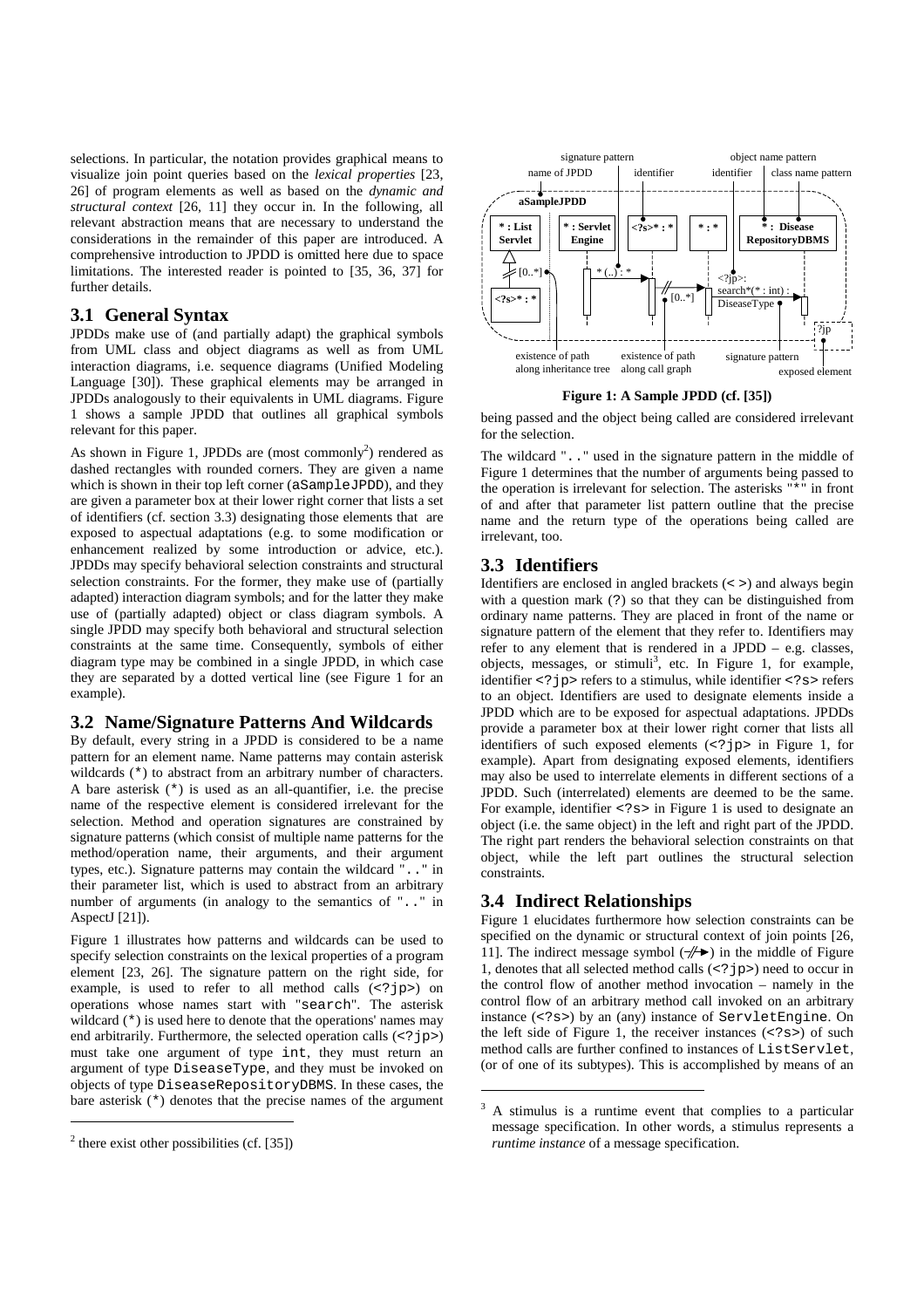indirect inheritance relationship  $(\leq \neq \neq)$  which constraints that there must exist a path from one class to another class across the inheritance hierarchy. Both kinds of indirect relationships may be adorned with a multiplicity that indicates how many classes, objects, or method calls, respectively, may reside on the path from one element to the other.

#### **3.5 Combination Relationships**

Two JPDDs may be combined in a way that the selection constraints of one JPDD are relieved or restricted by the selection constraints of the other. This may be accomplished by means of special union (∪), confinement (∩), or exclusion ( $\langle$ ) relationships (cf. [37]). Figure 2 illustrates how these combination relationships are established between two JPDDs: JPDD\_D is connected to JPDD A by means of a union relationship (∪) – meaning that the selection criteria of JPDD\_A are included into JPDD\_D as *alternative* selection criteria. Furthermore, JPDD\_D is connected to JPDD\_B by means of a confinement relationship  $(∩)$  – which means that the selection criteria of JPDD\_B are included into JPDD\_D as *additional* selection criteria. Finally, JPDD\_D is connected to JPDD\_C by means of an exclusion relationship  $(\rangle)$  – denoting that the selection criteria of JPDD\_C are included into JPDD\_D as *exclusion* constraints. In all three cases, the ρ annotation defines how the elements of the including JPDD (JPDD\_D) relate to the elements of the included JPDDs (JPDD\_A, JPDD\_B, and JPDD\_C, respectively). This mapping is particularly useful (and necessary), if the elements of the including JPDD are named differently than the elements of the included JPDD (as with the exclusion relationship in Figure 2, for example).



**Figure 2: Combination Relationships (cf. [37])**

#### **3.6 The Problem With Current JPDDs**

JPDDs have been originally developed for aspect-oriented systems whose conceptual view on join point selections is based on object interactions. Consequently, the notation presented in [35] has been based on class (and object) diagrams and interaction (i.e. sequence) diagrams. The focus of these diagrams is to render constituent object-oriented concepts, such as inheritance as well as message sending and reception. Hence, (interaction diagrambased) JPDD – as introduce in  $[35]$  – should be principally capable to express any query on object-oriented software artifacts. However (as we will show), from a conceptual modeling perspective, restricting the join point selection mainly to objectinteractions is not always satisfactory. For example, if we contemplate on different system states and their transitions, or if we reason on the necessary steps to fulfill a particular task, the information which objects are involved and which messages they exchange is only of secondary interest.

In the subsequent three sections, we investigate under which circumstances the existing means (based on interaction diagrams) are sufficient to capture the conceptual idea behind a join point selection – and under which circumstances these means turn out to be insufficient. Based on this we propose new modeling means which are better suited to emphasize that conceptual view.

## **4. CONTROL FLOW MODEL**

At first, we deal with the specification of join point selections whose conceptual model is based on control flows. We use an example taken from [27] that implements a unit test to verify if a newly registered user is actually stored into a database. To do so, the testing aspect logs if the database server really executes the corresponding request.

In [27], the testing aspect is implemented using an AspectJ pointcut that designates the following join points: It collects all executions of method addUser (taking two arguments of type String, and returning void) performed by instances of DbServer. These executions are collected only, if they occur in the control flow (cflow) of a method call to method registerUser (again taking two arguments of type String, and returning void) on instances of AuthServer.

```
pointcut remotePointcut():
```
cflow(call(void AuthServer.registerUser(String, String))) **&&** execution(void DbServer.addUser(String, String));

The cflow pointcut designator expresses a chronological dependency between two given join points in which one must occur "between entry and exit" [2] of the other. With help of the means presented in section 3, this dependency is rendered as follows (see Figure 3): The JPDD outlines a method invocation from an arbitrary object of arbitrary type (\* : \*) on method registerUser (taking two arguments of type String) of an arbitrary object of type AuthServer. That object of type AuthServer hands over the control – via an arbitrary number of further objects (as indicated by the symbol  $\not$ , with the cardinality  $[0, \cdot^{\ast}]$  – to an object which invokes the method addUser (taking two arguments of type String) on an instance of DbServer. In its parameter box at the bottom right corner, the JPDD lists the element  $\langle$ ?  $p$  that is returned, i.e. the execution of method addUser in this case.

When evaluating the appropriateness of the pointcut visualization shown in Figure 3, we need to identify the key characteristics of the remotePointcut join point selection described before. As such (i.e. as the key characteristic), we identify the relationship between the two method calls to addUser and to registerUser: According to the cflow selection criterion, the former method call is required to occur while the latter method call is still active (that is, while the latter method is still executing).



**Figure 3: Logging the Insertion of New Users Into a Database**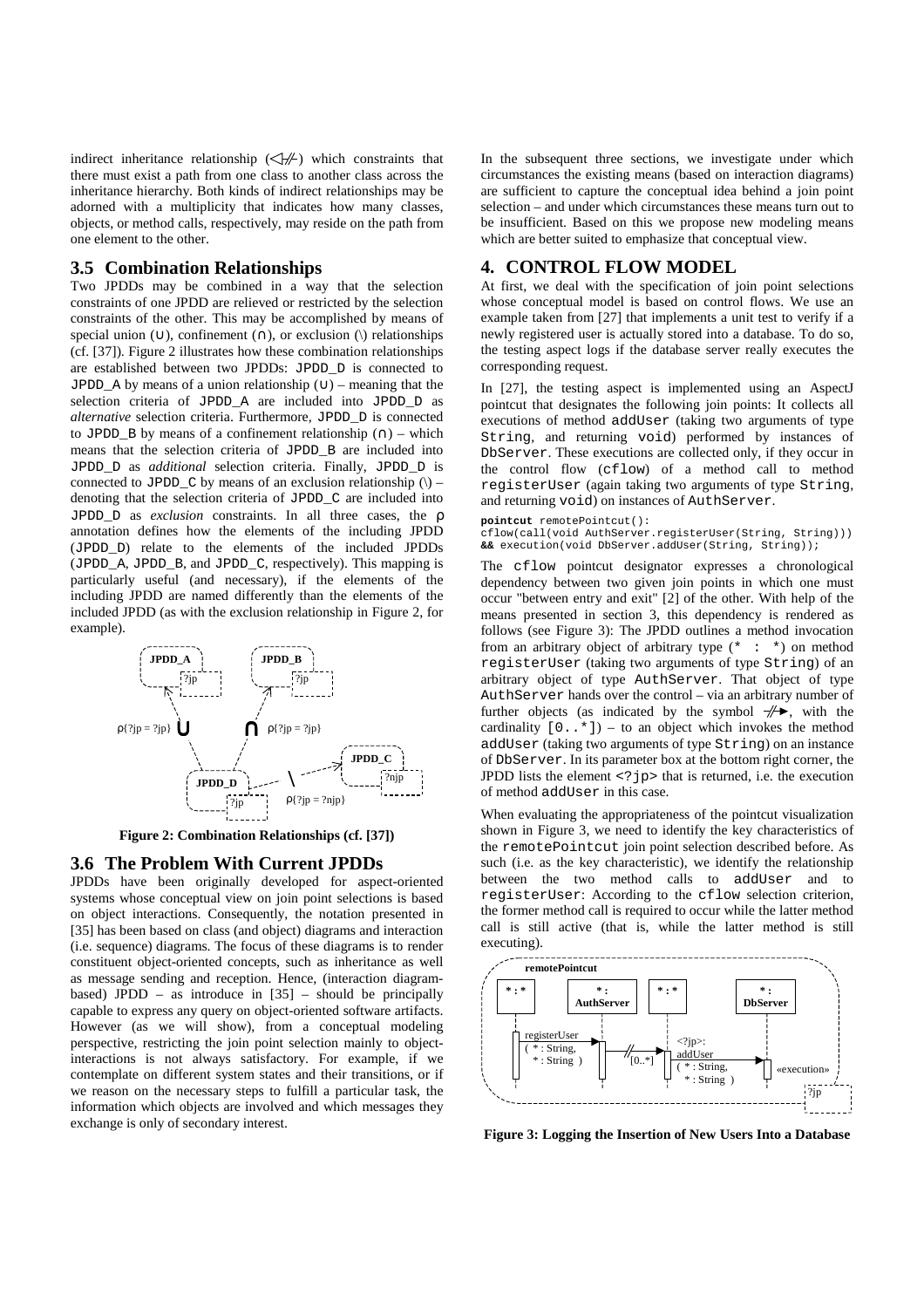Looking at Figure 3, the query representation seems to emphasize that relationship appropriately: The JPDD outlines how control is passed from one instance to another by means of method invocations. It renders the chronological dependencies between method calls, and indicates how each method is invoked in the dynamic context of another. The activation bars on the lifelines of each object indicate that each method remains active until the termination of the subsequent methods.

In conclusion to these observations, we consider the interaction diagram-based modeling means of JPDDs to be suitable to represent join point selections which reflect on the (particular characteristics of a program's) control flow. Moreover, this representation seems appropriate for any join point selection which reflects on object interactions and their chronological dependencies. Hence, we deem interaction diagram-based JPDDs to be an effectual help for developers who need to understand join point selections relying on a conceptual model based on control flows – even if the implementation language in use does not provide corresponding abstractions (which has not been the case here, since AspectJ provides the cflow pointcut).

# **5. DATA FLOW MODEL**

In this section, we investigate join point selections whose conceptual model focuses on data flows. To do so, we adopt an example taken from [25]. The example is part of a sanitizing aspect that quotes strings received from an untrusted party before sending them out to the HTTP stream. The goal is to avoid "crosssite scripting", i.e. the execution of malicious scripts originating from malintended thirds on the requesting machine.

In our adoption of the join point selection described in [25], we make use of three pointcuts: The first one (clientString-Origin) selects all calls to method getParameter of Request objects, which both take one argument of type String and return one value of type String. The second pointcut (clientStringModification) designates all method calls to (arbitrary) methods of objects of type String (or of one of its subtypes (+)) that return a String value; the number of arguments being passed is considered irrelevant  $($ ..). The third pointcut (respondClientString), finally, selects all invocation calls to print methods (print\*) of PrintWriters. These invocation calls need to be defined in class Servlet (or one of its subtypes (+)), and they need to pass one argument o of type String.

```
pointcut clientStringOrigin() :
call(String Request.getParameter(String))
after() returning (String o) : clientStringOrigin() {...}
pointcut clientStringModifications() :
call(String String+.*(..))
after() returning (String o) : clientStringModifications() {...}
pointcut respondClientString(String o) :
```

```
call(* PrintWriter.print*(String)) && args(o) && 
   within(Servlet+)
```
The three pointcuts are affiliated with three pieces of advice that jointly realize the sanitizing aspect as follows (precise implementation not shown here): The first advice (affiliated with the first pointcut) keeps track of all objects that originate from "untrusted" sources. In this case, the sanitizing aspect assumes that all data coming in via an HTTP Request needs to be considered "untrusted". The second advice (affiliated with the second pointcut) keeps track of all changes applied to "untrusted" objects, as well as of all objects that are newly generated from "untrusted" objects. For our investigations, we assume that any string modification and string reproduction in the base system is accomplished using the corresponding string methods provided by Java's String class (e.g. concat, substring, replace, etc.). The third advice, finally, (affiliated with the third pointcut) realizes the actual sanitization, and quotes all "untrusted" strings before they are being printed out to PrintWriters – which take care of streaming out an HTTP response to the internet.

#### **5.1 Conventional Representation**

Considering this example from a modeling perspective, a one-toone representation of the three distinct pointcuts using the means presented in section 3 is not appropriate. In particular, the representation wouldn't reveal the chronological dependencies between these pointcuts – therefore, the latter pointcut will not have much effect unless the former two have identified "untrusted" objects before, and have collected them in a list. What we would like to have is a visualization of all relevant selection criteria in *one* model.

Using JPDDs the aforementioned pointcut can be visualized as shown in Figure 4: An arbitrary object (of arbitrary type) sends a message named getParameter to an arbitrary object of type Request. It is providing an arbitrary argument of type String, and gets an object <?obj> in return. At a later point in time, control flow may be passed to the returned object <?obj> and a modified version of that object <?obj> may be returned. Finally, the control flow reaches an object of (sub)type Servlet which uses the previously retrieved object <?obj> as an argument to some invocation on operations starting with "print" on objects of type PrintWriter. Note how multiple indirection symbols are used to indicate that control flow (a) could originate either from the object requesting <?obj> or from any other arbitrary object (indicated by the interrupted lifeline). The control flow could (b) traverse only one or multiple objects and/or only one or multiple links before it finally reaches an instance of (sub)type Servlet (indicated by the interrupted message). The asterisk in front of a multiplicity tag of an interrupted message denotes that the subsequent control flow may occur once, multiple times, or



**Figure 4: Intercepting the Printing of Strings from Untrusted Origin (A)**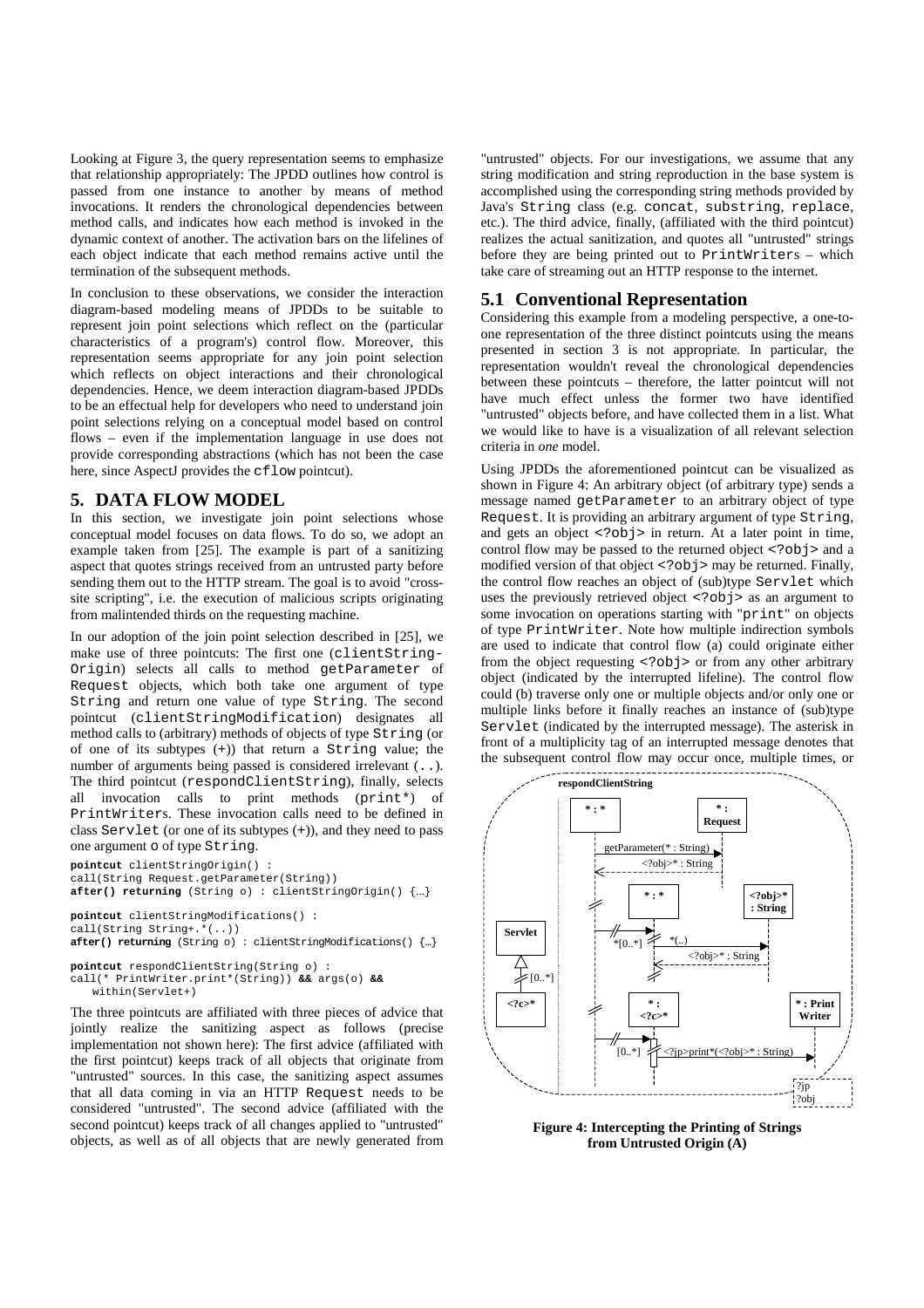not at all. And finally, the invocation of the print operation could happen in (c) any activation of the ultimately reached instance (indicated by the interrupted activation bar). The JPDD returns the requesting object <?obj> as well as the stimulus  $\langle$ ?  $\vert$  p> that caused the print method call (i.e. the join point).

Taking a critical look on the interaction diagram-based JPDD shown in Figure 4, we observe that – even though the chronological dependency between the invocation of method getParameter, the subsequent self-modification, and the ultimate invocation of a print method is well visualized – the actual selection criteria, i.e. the data flow of object <?obj>, is not sufficiently emphasized. One must carefully study the diagram to discover that the object <?obj> being returned by method getParameter and the object <?obj> being passed to the print method must be the same.

From a modeling perspective, this is not satisfactory. What we would like to have is an explicit visualization of object <?obj>, as well as of the different ways it is involved in each method. It should be easy to recognize that object  $\langle$ ? $\circ$ b $\overline{\phantom{\cdot}}\rangle$  is (both) output from method getParameter and input to some print method. In interaction diagrams, however, input and output parameters are rendered as "annotations" to messages only. Hence, they are incapable to stress the fundamental significance of input and output parameters to the selection result of data flowbased queries. The use of interaction diagram-based JPDDs to represent selection constraints relying on a data flow-oriented conceptual model must therefore be considered inappropriate.

## **5.2 Improved Representation**

In answer to our previous findings, we investigate a new modeling notation that is more suitable to express data flow-based join point selections than the interaction-based JPDDs.

Figure 5 shows a JPDD which is based on UML activity diagrams [30]. It outlines three (call) activities: getParameter (hosted by classifier Request), print\* (hosted by classifier PrintWriter), and an arbitrary (\*) activity (hosted by classifier String). These activities are connected by indirect transitions (of cardinality [0..\*]), which means that multiple activities (i.e. none, one, or more) may take place between the former and the latter activity. Likewise, getParameter neither needs to be the first activity in the workflow; nor does print\* need to be the last activity (as indicated by the indirect transition symbols from the initial state and to the final state, respectively). A self-transition from and to the arbitrary (\*) activity hosted by the String classifier indicates that this activity may be executed multiple times, before the execution eventually proceeds with the print\* activity. The activities are arranged in swimlanes, which indicate who is responsible for performing the respective activity: While we require the print<sup>\*</sup> activity to be conducted by a Servlet instance, we make no restrictions concerning the initiations of activity  $q$ etParameter and the arbitrary  $(*)$ activity. The actual data flow is represented using object flow symbols: Activity getParameter produces one object <?obj> of type String as output parameter, which eventually is passed to activity print\* as an input parameter. In the meanwhile, the object <?obj> may be involved (and possibly modified) by one or more arbitrary (\*) activities. Similar to the JPDD shown in Figure 4, the JPDD shown in Figure 5 returns a reference to the activity to crosscut  $\langle$ ? jp>, as well as to the object <?obj> involved in that activity.



**Figure 5: Intercepting the Printing of Strings from Untrusted Origin (B)**

When comparing the activity diagram-based JPDD shown in Figure 5 with the interaction diagram-based JPDD shown in Figure 4, we can observe that the focus of the activity diagrambased JPDD is on workflow and data flow – rather than control flow. That means, that the activity diagram-based visualization neglects how program control is handled over from one activity to another (e.g. from getParameter to print\*). Instead, it concentrates on the order of activities as well as on the data involved. The diagram emphasizes the mutual dependencies between different activities, as well as between activities and data. In consequence, the different roles of object <?obj> in either of the activities getParameter and print\* is easy to conceive.

With help of activity diagram-based JPDDs, developers are thus capable to easily recognize the key selection constraints of data flow-based join point selections. The dedicated focus of activity diagram-based JPDDs on the dependencies between activities and data – such as the engagement of the same object in diverse operations, for example – makes them an appropriate means to represent join point selections which are based on data flow. Thus, they can help developers to comprehend the selection objectives of such join point selections – even if these objectives are disseminated across multiple code abstractions (as it has been the case in this example).

# **6. STATE MODEL**

At last, we consider a persistency aspect which takes care of synchronizing a set of business objects with their database representation. The example is used to exemplify selections relying on a conceptual model of states and state transitions. It is taken from [33], and deals with the sub-task of trapping accesses to transient representations of deleted persistent objects that have not yet been collected by Java's garbage collector.

In order to realize the previously described aspect, two pointcuts are defined in [33]: The first one selects all executions of method delete, being invoked on instances of PersistentRoot (or subtypes thereof  $(+)$ ). The second pointcut selects all relevant kinds of accesses to those same instances. These are, in particular, the invocation of setter and getter methods (no matter of their precise parameter list  $( \cdot )$  and return type  $(*)$ ) as well as the invocation of the object's toString method.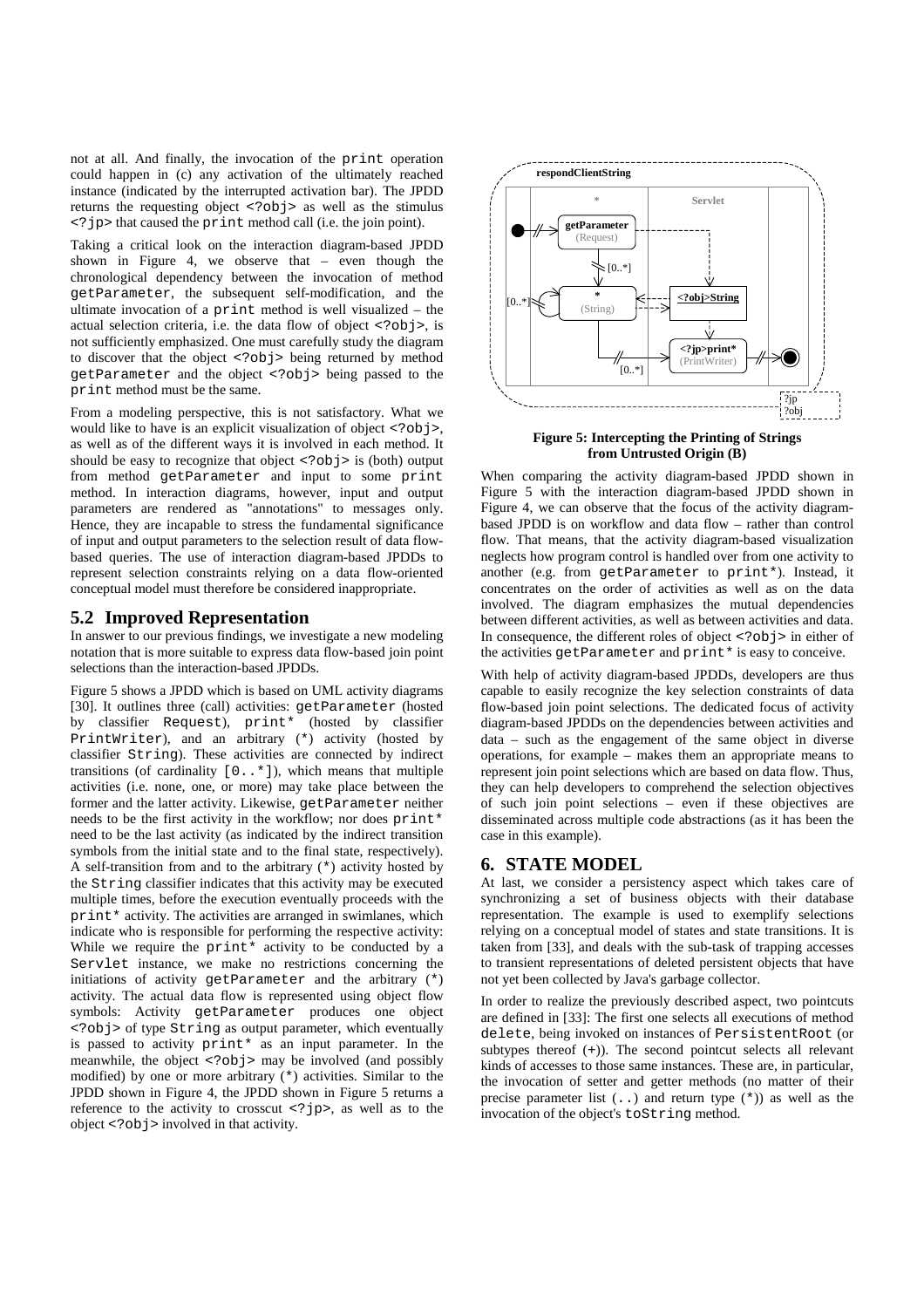```
pointcut trapDeletes(PersistentRoot obj):
this(obj) &&
execution(public void PersistentRoot+.delete());
before(PersistentRoot obj) : trapDeletes(obj) {...}
pointcut detectDeletedObjects(PersistenRoot obj):
this(obj) &&
( execution(public * PersistentRoot+.get*(..)) ||
   execution(public * PersistentRoot+.set*(..)) ||
```
 execution(public String PersistentRoot+.toString()) **)**; **before(**PersistentRoot obj**)** : detectDeletedObjects(obj) {...}

The two pointcuts are used by two pieces of before advice which implement the interception as follows (precise implementation not shown here): The first advice hooks onto the first pointcut and marks the transient representation of the deleted persistent object. That mark is used by the second advice (which hooks onto the second pointcut) in order to check if invocations should be intercepted. With other words, the first advice is concerned with identifying all relevant objects that the second advice is supposed to affect: It is collecting all objects that are deemed to be in state "deleted". (In doing so, the first advice basically realizes some (application-specific) selection semantic – rather than adapting (or "advising") methods of the base program, which advice were originally intended for.)

## **6.1 Conventional Representation**

As with the example presented in section 5, a one-to-one representation of the two distinct pointcuts cannot be considered appropriate. Such a representation would not reveal the chronological dependencies between these pointcuts – in that a join point designated by the first pointcut must have been selected before a join point designated by the second pointcut will be adapted. Therefore we make use of *one* model, again, which comprises all of the relevant selection constraints.

With help of the means presented in section 3, the pointcuts described above can be visualized as follows (shown in Figure 6): First, the JPDD renders a method invocation from an arbitrary object (of arbitrary type) to some method delete on an arbitrary object <?obj> of (sub)type PersistentRoot. After that, there are two alternative  $({xor})$  method invocations shown: One invocation to methods beginning with "set" or with "get" (taking an arbitrary number of parameters), and one invocation to method toString (taking no parameter at all, yet returning a value of type String). The methods need to be invoked on the same object <?obj> that already received the delete method (indicated by the interrupted activation lane). However, they do *not* need to be invoked by the same object that already sent the delete method (indicated by the interrupted lifeline). The JPDD returns the receiver object <?obj> as well as the stimulus <?jp2> that caused either of the latter (alternative) methods to execute (i.e. the join points).

Investigating the appropriateness of the JPDD shown in Figure 6, we can attest once more that an interaction diagram-based visualization of join point selections may be well-suited to point out to the chronological dependency between object interactions, i.e. the invocations of the setter and getter methods, method toString, and the (previously called) delete method. However, it fails to visualize the effects that such interactions may have on the system or object state. In this case, for example, the diagram does not outline the significant effects that the invocation of method delete on object <?obj> has on the object's future behavior (i.e. it is not supposed to answer to any more invocations).



**Figure 6: Trapping Attempts to Access Deleted Objects (A)**

From a modeling perspective, this must be considered inappropriate since the selection criteria in the original problem was to select objects that have reached state "deleted" – rather than to select objects that have received a message invoking their method delete. We would like to have an explicit visualization of that state change: a visualization that emphasizes the pivotal importance of this criterion to the join point selection (and furthermore, to the aspectual adaptation that follows). Since the interaction diagram-based JPDD does not provide means to effectively indicate such a change in an object's state, it does not help developers to reflect on a join point selection that is based on a conceptual model that relies on object-states.

## **6.2 Improved Representation**

Looking for modeling means that may overcome these problems, we identified UML state charts [30] as a promising solution. Figure 7 demonstrates how such a state chart-based JPDDs may look like for our sample join point selection: It renders an object <?obj> of type PersistentRoot (or one of its subtypes) and constraints its behavior using a state chart. That state charts consists of one arbitrary state (\*) which has a transition to some other arbitrary state (\*), named <?deleted>. The transition connecting these states is triggered by a method invocation on method delete. Once being in state <?deleted>, all method invocations to setter and getter method, as well as to method toString, are intercepted – and returned by the JPDD  $(\leq$ ? jp>)<sup>4</sup>. The selected method invocations have no effect on the object's state, i.e. they are required to trigger self-transitions. Apart from the method invocations <? jp>, the JPDD returns the object <?obj> receiving those method invocations (similar to the JPDD shown in Figure 6). Note that in the considered example, state <?deleted> is characterized solely by the transitions it is connected to. No further restrictions are made concerning its name, or its entry, exit, and do action, etc.

Considering Figure 7, we observe that it emphasizes the relevance of state changes to the join point selection appropriately. In contrast to the interaction diagram-based JPDD shown in Figure 6, it abstracts from the general system behavior as a sequence of actions and focuses on the effects of such actions with respect to the system state. Consequently, the JPDD in Figure 7 reveals the semantics<sup>5</sup> of the operation delete as being a trigger to the state transition from any (arbitrary, or unknown) state (\*) to state <?deleted>. Provided with this extra piece of information, it is

j

<sup>4</sup> From a modeling perspective, it probably would be advisable to select every (\*) method invocation on the "deleted" object <?obj>.

 $<sup>5</sup>$  as it is seen from the perspective of the persistency aspect</sup>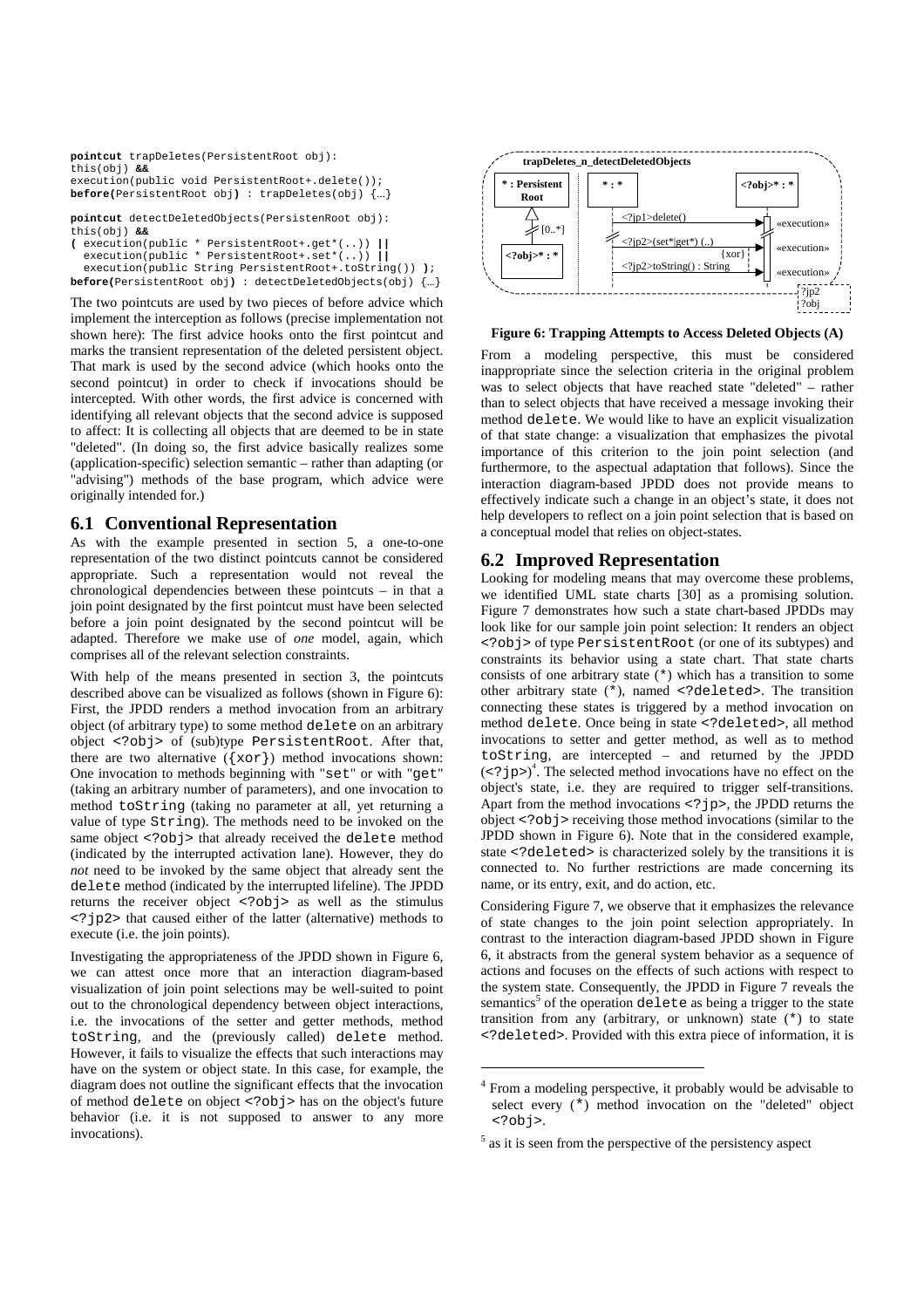

**Figure 7: Trapping Attempts to Access Deleted Objects (B)**

a lot easier for developers to comprehend the intention and the effects of this join point selection.

In conclusion, with help of these new state chart-based modeling means, developers are able to address the selection of events depending on the state of the system, or of a particular object, more appropriately. As such, state chart-based JPDDs can be seen as an appropriate visualization means for join point selections relying on system state, object state, and their transitions.

## **7. COMBINATION OF MODELS**

Having discussed the various different conceptual models of join point selections and how such conceptions may be visualized appropriately, we now discuss how several conceptual models may be used jointly in one single join point selection and how that combination of conceptions can be represented visually. To do so, we revisit the example given in section 5: The sanitizing aspect considered there has to be extended in a way that it does not quote strings that already have been quoted (this example is again taken from [25] and slightly modified). Hence, we need to supplement the selection constraints concerning the data flow (that have been presented in section 5) with an additional constraint relating to the state of that data.

To implement this, we define an extra pointcut (client-StringQuotation) that selects all calls to a quote method executed on any (arbitrary) object (\*), taking and returning a String value. The pointcut is affiliated with an advice that removes all "untrusted" objects from the collection of "untrusted" objects once they have been sanitized (i.e. quoted). (Recall from section 5 that the collection of "untrusted" objects is maintained by the pointcuts clientStringOrigin and client-StringModification).

```
pointcut clientStringQuotation() :
call(String *.quote(String))
after() returning (String o) : clientStringQuotation() {...}
```
Taking a closer look at the extended join point selection (implemented by the (four) pointcuts from this section and from section 5), we realize that we now need to represent selection constraints based on data flow (i.e. the engagement of "untrusted" objects in both operations getParameter and print\*, for example) as well as on object state (i.e. all selected objects must be (still) "untrusted", i.e. not quoted). We are thus faced with the problem how to visualize that combination of selection constraints in a feasible manner.

As we have seen in the previous sections, selections based on data flow and based on object state are significantly different in nature. Accordingly, we are using different ways to represent them, each unveiling the individual essence of the respective kind of query: Data flow-based selection criteria are represented by using

activity-diagram based JPDDs, while state-based selection criteria are represented with help of state chart-based JPDDs.

From a modeling perspective, it is now desirable to visualize the different selection constraints of the aforementioned query in their most appropriate ways – that is, using distinct diagrams (disregarding that the query is being specified by a single expression on implementation level). Doing so helps the designer to focus on the different selection constraints of the query one by one. Furthermore, it helps him/her to identify the actual intention of each selection constraints.

Representing different selection criteria of a query in different diagrams calls for a mechanism to relate those diagrams to each other. Therefore, we make use of a confinement relationship that we introduced in [37] to concatenate two JPDDs to each other. In Figure 8, we demonstrate how the different selection criteria of the query mentioned above are specified by means of distinct JPDDs, and how they are subsequently combined.



**Figure 8: Avoiding Double-Quoting**

The bottom JPDD in Figure 8 is quite similar to the JPDD shown in section 5. However, supplementary assertions are made concerning the state of object <?obj> (a) after being returned by activity getParameter and (b) before being passed to activity print\*: In the former case (a), the state is considered irrelevant  $([ * ]; \text{could be omitted}).$  In the latter case (b), the state is required to be <?unquoted>. Both object states are connected by an interrupted data flow symbol, emphasizing<sup>6</sup> that the object state

 $\overline{a}$ 

<sup>&</sup>lt;sup>6</sup> A non-interrupted data flow symbol (used in a JPDD) would have the same meaning, yet is less illustrative.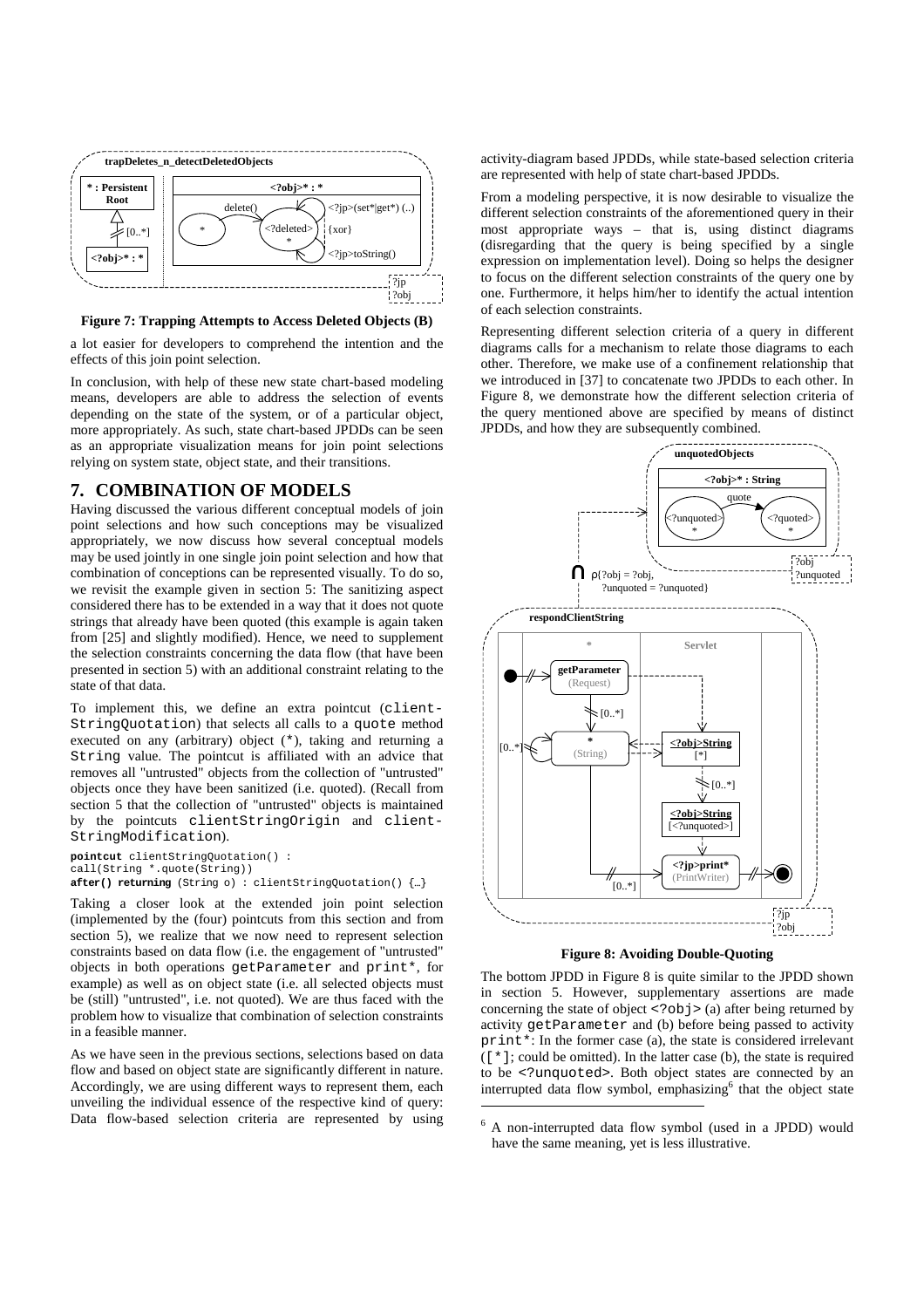could have changed arbitrary times in arbitrary manners. As we can see, <?unquoted> is an identifier which is further specified in the upper JPDD in Figure 8. That JPDD outlines a state chart for objects <?obj> of type String. According to that state chart, <?unquoted> refers to an arbitrary state (\*) that has a state transition, triggered by an invocation of method quote, to some other arbitrary state (\*), named <?quoted>. The JPDD exposes the object <?obj> as well as its state <?unquoted> in its parameter box. These exposed elements are related to the elements in the lower JPDD of Figure 8 by means of a confinement relationship. The mapping of the confinement is specified in the ρ annotation of the relationship.

It should be noted that it may be sufficient to look at the including JPDD only. In Figure 8, for example, it can be well observed from the bottom JPDD that object <?obj> must be in some state <?unquoted> in order to comply to the selection criteria. At this point, it may be neglected what the characteristics of state <?unquoted> are exactly. Only if this becomes essential for one or the other reason, we need to have a look at the details in the upper JPDD in Figure 8.

All of the previously presented JPDD diagram types may be combined similar to the mechanism shown in Figure 8. That way, combined selection may be represented in their most appropriate way – even if they are based on different conceptual models.

## **8. RELATED WORK**

#### **8.1 Visualizing Queries**

The idea of visualizing queries is present in computer science for quite a while. The visualization means for join point selections presented in this paper relate to these existing means in various ways. For example, the principle idea of JPDDs relates to the idea of Query-By-Example (QBE) [40] as it is known from the database domain. In QBE, developers specify a query by defining sample entities which are then compared to existing entities in a database in order to find matches. Operators may be used to define permissible degrees of deviation in which selected entities may vary from those sample entities in order to be still selected. In JPDDs, too, sample patterns are defined that render the particular characteristics of those elements that should be selected. Possible deviations may be specified with help of operator symbols (such as wildcards or double-crossed lines/arrows, etc.).

Model-Driven Development (MDD), such as the Model-Driven Architecture (MDA [28]) of the Object Management Group (OMG), is another computer science domain that deals with the visualization of queries: In MDD, model transformations involve a query specification that designates all those elements in a model which have to be adapted. In currently proposed transformation techniques for MDD (such as MOLA [17] or the QVT-Merge submission [32]), query specifications are tightly coupled to their corresponding adaptations and cannot be considered in isolation (although the OMG explicitly calls for dedicated query support "to select and filter elements from models" in its "MOF 2.0 Query / Views / Transformation (QVT)" Request For Proposal (RFP) [29]). JPDDs improve this situation and consider model queries as first-class entities (i.e. entities that can exist on their own). Consequently, they permit to reuse existing query specifications in different application areas and permit to refine them in order to cope with new requirements or incremental software evolution.

#### **8.2 Visualizing Join Point Selections**

Most aspect-oriented modeling approaches are capable to express join point selections in one or the other way. In Theme/UML [3], for example, join point selections are represented by means of binding relationships. Such binding relationships are tagged with an annotation that minutely designates all join points (to which an aspectual adaptations should be applied) either by name, by enumeration, or by meta-query (see Figure 9; adopted from [5]). In contrast to JPDDs, join point designation is accomplished in a pure textual manner. As a result, the (structural) relationships between the individual join points being selected (i.e. classes and its methods) are not visualized. Moreover, no means are provided to express join point selection criteria with respect to the (earlier) behavior of a system. In consequence, neither of the previously described conceptual models of join point selection can be visualized in Theme/UML. Join point selections in Theme/UML can only refer to static properties of a system.



#### **Figure 9: Representing Join Point Selections in Theme/UML**

The Aspect-Oriented Design Model (AODM) [38] makes use of AspectJ's core pointcut language to represent join point selections (see Figure 10). In doing so, the approach suffers from the same problems as the programming language when it comes to implementing join point selections of unsupported conceptual models. Moreover, by not providing a graphical representation, the approach does not facilitate or improve the identification of the (supported) conceptual models of a join point selection. Other solutions following the same idea, i.e. adopting the pointcut language of an existing aspect-oriented programming language (e.g. [16], [18], etc.), suffer from similar problems.



#### **Figure 10: Representing Join Point Selections in AODM [38]**

Concern models in the superimposition approach [19] visualize both the join point selection as well as the join point adaptation in the same diagram. To distinguish between one and the other, join point selections are gray-shaded, while join point adaptations are solid black (see Figure 11). The approach allows in principle to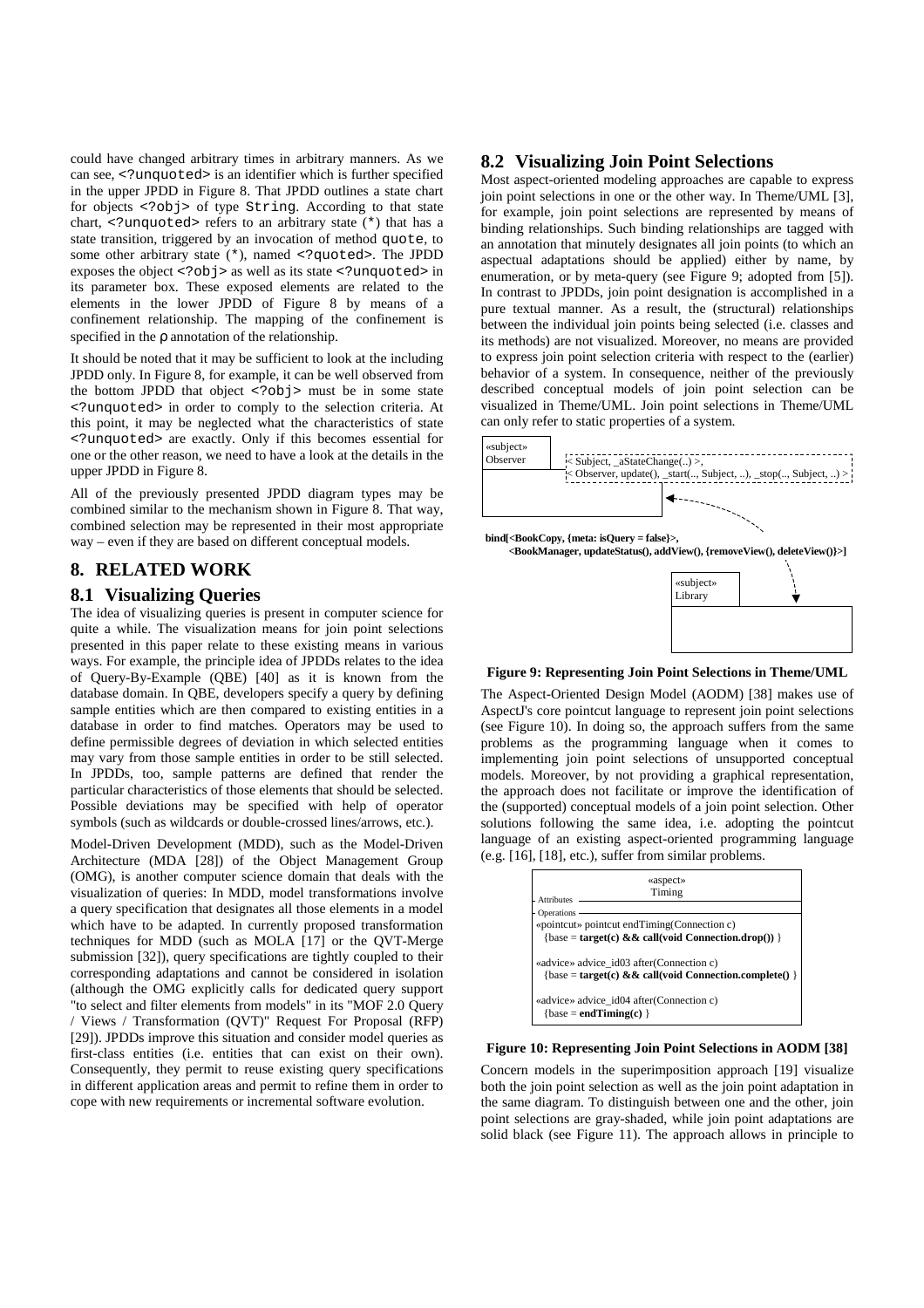use any type of UML diagram to represent a join point selection, and thus can reflect on each of the previously described conceptual models. However, the problem of this approach is that join point selections are being intermingled with their affiliated adaptations. Hence, join point selections cannot be reused in or refined for another application context, and developers cannot design their join point selections in isolation from the adaptation.



**Figure 11: Representing Join Point Selections in Concern Diagrams [19]**

With help of the Aspect-Oriented Statechart Framework (AOSF) [24], two (or more) independent state charts can be woven into one composite state chart, where each of the original state charts resides in its own orthogonal region. The crosscutting execution of the composite state chart is then realized by event reinterpretation, meaning that an event in one of the orthogonal regions is reinterpreted as an event with a different meaning in another orthogonal region. This event reinterpretation is visualized as shown in Figure 12. The bold lines and ellipses designate and relate the join points, i.e. the reinterpreted events, in each state chart, and thus can be seen as a join point selection.



**Figure 12: Representing Join Point Selections in AOSF [24]**

The problem with visualizing join point selections by relating the join points in the base artifacts directly, is that they need to be specified ad-hoc and for a particular application only. No abstraction means are provided that allow to use an existing join point selection in another context. As with the previous approach, this does not promote the reuse and refinement of join point selections in another problem domain.

# **8.3 Join Point Selections In AOP Languages**

The different conceptual models discussed in the previous chapters are realized in various different aspect-oriented programming languages. In the following, we give prominent examples of such programming languages for each conceptual model. As stated before, using a particular programming language realizing a particular conceptual model does not hinder application developers from specifying join point selections being based on another conceptual model. To demonstrate this fact, we give examples of such mismatches from scientific literature.

#### *8.3.1 Control Flow Model*

The pointcut mechanism in AspectJ allows to select distinct points in the dynamic execution of a program – which are interpreted as points in the dynamic call graph [20, 15]. Therefore, AspectJ can be considered to realize a control flow-oriented conceptual model of join point selection (and it provides dedicated selection means to reflect on this conceptual model, such as the cflow pointcut designator, for example). Similarly, *tracematches* [1] follow a control flow-oriented conceptual model: They permit to specify a sequence of object (inter)actions that must come to pass in a particular (partial) order during the dynamic execution of a program. Composition Filters [4] are another approach that implements a (somewhat restricted) control flow-oriented conceptual model: Its join point selections reflect on messages being sent to or by a given object.

#### *8.3.2 Data Flow Model*

The data flow-oriented conceptual model of join point selection has been recognized in [25]. That work extends AspectJ with a new dflow pointcut designator that allows developers to reflect on that conceptual model in a succinct and concise manner. The following pointcut demonstrates how that pointcut designator is used to express a similar join point selection as the one presented in section 5. As can be seen, the three pointcuts from section 5 are condensed to just one single pointcut, which  $-$  in particular  $$ abstracts from the modifications that may be applied to "untrusted" objects before they are printed to the HTTP output stream. With help of the new pointcut designator, developers are able to express their actual join point selection objectives directly in the code.

```
pointcut respondClientString(String o) :
call(* PrintWriter.print*(String)) && args(o) && 
   within(Servlet+)
```
**&&** dflow[o,i]**(** call(String Request.getParameter(String)) **&&** returns(i) **)**;

#### *8.3.3 State Model*

The need and presence of a state-based conceptual model of join point selections has been identified in [7], which introduces a formal approach to reflect on such state-based join point selections in aspect-oriented programming. Based on these findings, a Java-based implementation approach to state-based join point selections has been presented in [6]. The following code fragment demonstrates (by revisiting the example from section 6) how that implementation approach enables developers to define distinct transitions (trapDeletes, and invalidTrans) that must occur in a particular order  $(1. \text{trapDeletes} > 2.$ invalidTrans). As can be seen, with help of these means developers can express the relevance of (a sequence of) state changes to a join point selection directly in the code.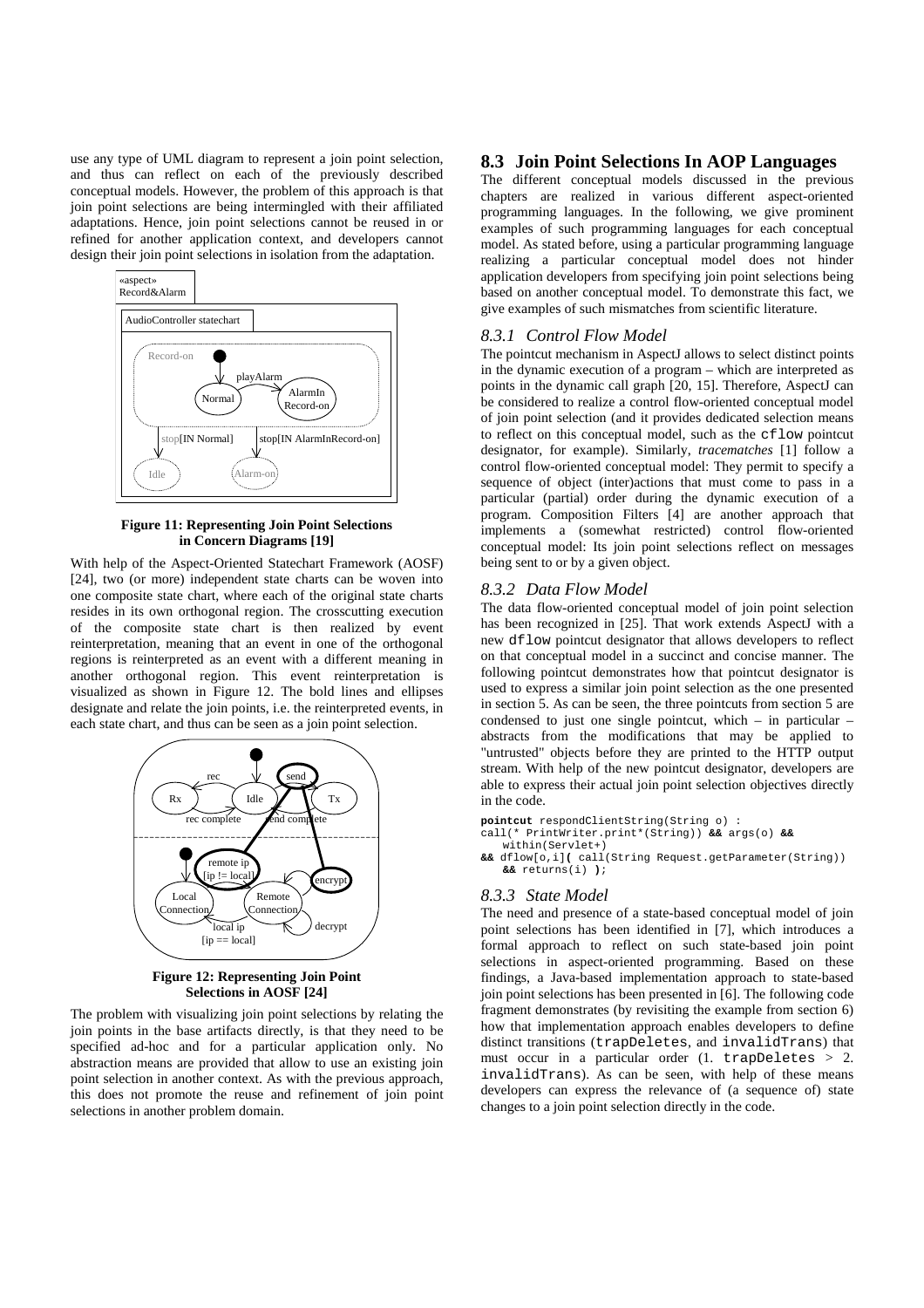```
//defining a state/transition-based join point selection
hook DetectDeletedObjects {
   DetectDeletedObjects(delete(..args), anything(..args)){
     trapDeletes: execute(delete) > invalidTrans;
     invalidTrans: execute(anything) > invalidTrans;
   }
   after invalidTrans() {...}
} [...]
//binding join point selection to concrete method calls
```
DetectDeletedObjects ddo = **new** DetectDeletedObjects**(** void PersistentRoot+.delete(),

```
 { * PersistentRoot+.get*(*),
```

```
 * PersistentRoot+.set*(*),
    String PersistentRoot+.toString() }
) [...]
```
# *8.3.4 Mismatches in Design and Implementation*

Implementing join point selections in one of the programming languages mentioned above does not necessarily mean that these join point selections make use of the same conceptual model as the underlying programming languages. There are many examples of join point selections whose conceptual models mismatch the ones supported by their implementation languages. In [34], for instance, an updating aspect is specified which is supposed to update objects to a database only if they have been modified (i.e. made "dirty"). The corresponding join point selection is implemented by using a method call pointcut designator in AspectJ – although the key selection criteria addresses a change in object state.

Another interesting example is given in [25], which introduces a bypassing supplement to the dflow pointcut designator discussed previously. With help of that supplement, developers are able to exclude particular data flows from the join point selection. In [25], the bypassing clause is used to avoid that "untrusted" objects which already have been quoted are (double-) quoted a second time. However, as we have seen in section 7, the conceptual model of that selection constraint is state-based. Hence, in this case, the data flow-oriented extension of AspectJ is used to realize a state-based join point selection.

The last example is taken from the motivating examples of tracematches [1]. Tracematches permit to bind variables across multiple object interactions, which makes it easy to use them to reflect on object state transitions (rather than message sendings). In [1], for example, tracematches are used to monitor the state of a database connection ("open", "closed") whenever a database query is issued (via that connection). Thus, in this case, the control floworiented join point selection means of tracematches is exploited to realize a state-dependent join point query.

# **9. CONCLUSION AND DISCUSSION**

In this paper, we discussed the relevance and the impact of different conceptual models on the design of join point selections. We pointed out that different aspect-oriented programming languages support different conceptual models of join point selections, and consequently provide appropriate means to select join points in correspondence to those conceptual models. However, as soon as developers wish to specify join point selections relying on a conceptual model other than the supported one, they usually need to implement cumbersome workarounds which do no longer reflect on the conceptual model underlying the corresponding join point selection.

In this paper, we proposed a modeling approach to overcome this dilemma. We identified three different conceptual models for join point selections – namely control flow-based, data flow-based,

and state-based join point selections. We presented three idiomatic implementations for each kind of join point selection in AspectJ, the presently most popular productive aspect-oriented programming language. We used an existing modeling means (i.e. interaction diagram-based JPDDs [35]) to visualize those join point selections, and investigated its appropriateness to capture the key selection criteria of each join point selection. While we identified interaction diagram-based JPDDs to render that key selection criteria for control flow-based join point selections appropriately, we identified them as being insufficient to visualize the key elements for data flow- and state-based join point selections. Based on our findings, we introduced activity diagrambased JPDDs to represent data flow-based join point selections and state chart-based JPDDs to represent state-based join point selections. Our subsequent evaluations have shown that these means are suitable to capture the key characteristics of the respective join point selections.

With help of the notation described in this paper, developers are able to reflect on the conceptual models of their join point selections – even if their programming language happens not to support it. This means on one hand developers may design join point selections independently of their (any) particular programming language. On the other hand, it helps developers to comprehend the objectives of existing join point selections – especially when there is a conceptual mismatch between a join point selection and its implementation.

The conceptual models of join point selection discussed in this paper have already been recognized by other researchers in the field of AOSD. As a solution, these researchers have developed new programming languages, or extended existing ones, so that developers may specify different join point selection following different conceptual models in a succinct and concise manner in the code. In contrast to that, our approach presented in this paper is to use aspect-oriented modeling means to help developers to understand and to communicate a particular join point selection and its underlying conceptual model – even, and in particular, if this join point selection is written in a programming language that does not support the respective conceptual model. In consequence, we relieve the developers from being forced to change their productive programming languages just to enable maintainers to identify the precise intention of their join point selections.

The notations we used to develop our new visualization means have been around in conventional software development for quite a while, and have been used there to reflect on the different conceptual models being discussed here. However, those notations did not address the design (and implementation) of join point selections as it is used in AOSD. In this paper, we therefore extended those modeling means so that they can deal with such selections. In doing so, we improve the current situation in aspectoriented modeling as there is no or only limited modeling support given for the design of join point selections.

Furthermore, we recognize in this paper that none of the conceptual models described here comprises another. Hence, we expect developers to call for suitable selection means reflecting on all three of them – even in the same development project. The precise conceptual model that underlies a joint point selection depends ultimately on the application context or problem domain. The modeling notation presented in this paper helps developers to reflect on that conceptual model in their join point selections and permits to communicate join point selections among developers – independent of the implementation techniques being used.